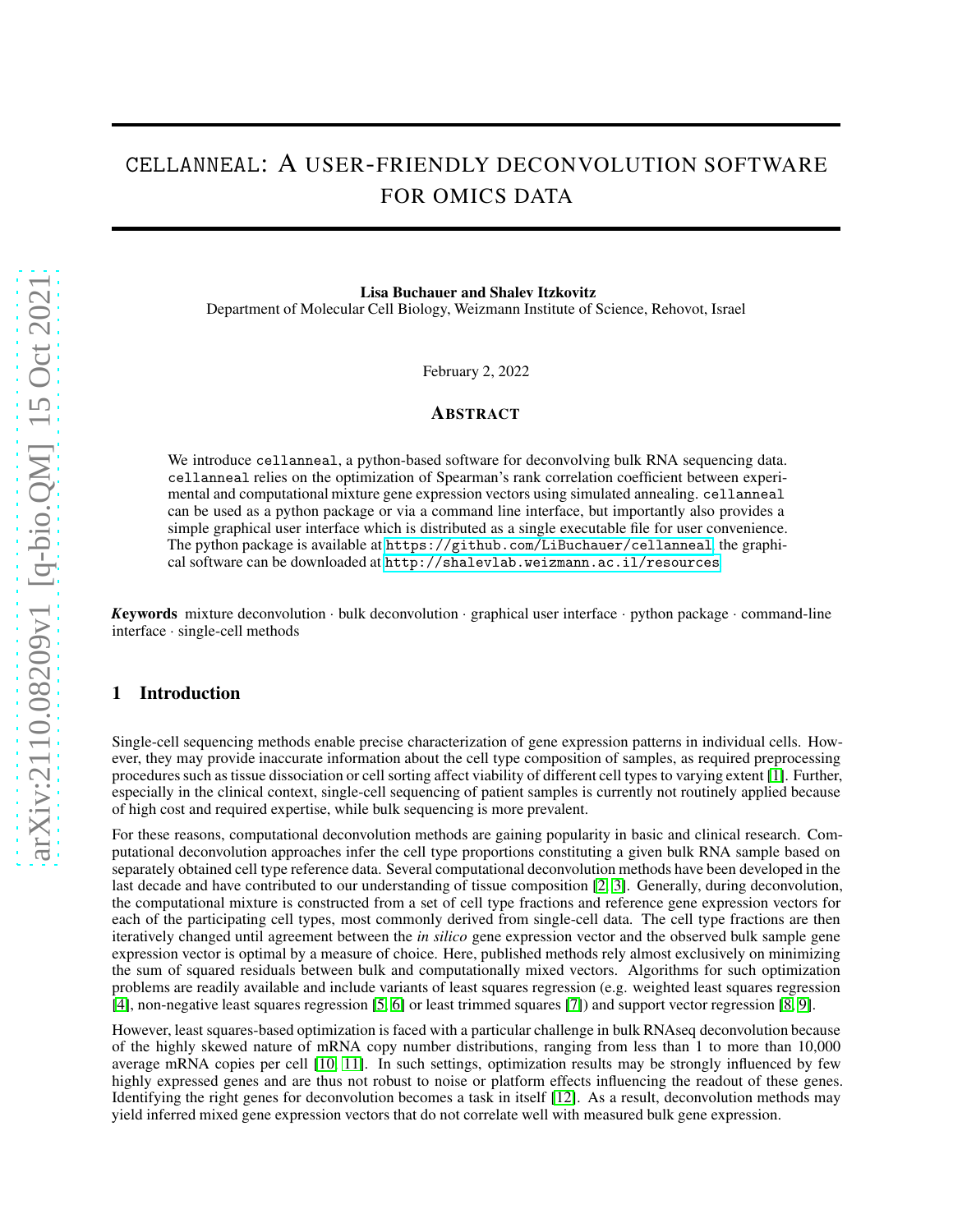### 2 Statement of Need

Making sense of bulk RNA sequencing datasets often requires analysis of the cell type composition of the samples. This is particularly relevant in clinical samples that analyze the transcriptome of tissues or tumors which consist of epithelial, stromal and immune cell types. In parallel, publicly available single-cell data sets enable precise characterization of the expression signature of multiple individual cell types. However, software tools for computational bulk deconvolution are often slow, non-robust and not easy to use. Some existing methods address the aspect of userfriendliness by providing graphical web interfaces, but submitting sensitive medical data to an external web server is not always compatible with privacy legislation.

To address these challenges, we have developed cellanneal, a deconvolution approach that uses Spearman's rank correlation coefficient between synthetic and bulk gene expression vectors as the optimization procedure's objective function. Because this correlation measure is calculated from ranks rather than absolute data values, each gene influences the optimization result to a similar extent. Users are encouraged to include as many informative genes as possible in the analysis. cellanneal optimizes cell type fractions by simulated annealing, a flexible, rapid and robust algorithm for global optimization [\[13,](#page-2-11) [14\]](#page-2-12). cellanneal can be used as a python package, via its command line interface or via a user-friendly graphical software which runs locally. Its typical processing time for one mixture sample is below one minute on a desktop machine.

## 3 Availability and Features

The python package and command line interface are available at <https://github.com/LiBuchauer/cellanneal> and can be installed using pip. The graphical software for Microsoft Windows and MacOS can be downloaded at <http://shalevlab.weizmann.ac.il/resources> and does not require installation. Instructions for installation and use as well as general documentation is available at <https://github.com/LiBuchauer/cellanneal>.

The python package provides functions for the three main steps of a deconvolution analysis with cellanneal: identification of a gene set for deconvolution, deconvolution using simulated annealing, and plotting the results. A quick start workflow is available as part of the documentation. For the command line interface and the graphical user interface, these three steps are combined into one call (click).

cellanneal runs which were started from either the command line or the graphical user interface produce a collection of result files including tabular deconvolution results (cell type fractions for each sample) and figures illustrating these cell type distributions. Further, cellanneal computes and stores the gene-wise fold change between the observed bulk expression and the estimated expression based on the inferred cell type composition. This enables identifying genes for which expression may be specifically induced or inhibited in the bulk sample compared to the single cell reference. Such genes may be of biological or medical interest.

cellanneal relies on the python packages scipy [\[14\]](#page-2-12), numpy [\[15\]](#page-2-13), pandas [\[16\]](#page-2-14), seaborn [\[17\]](#page-2-15), matplotlib [\[18\]](#page-2-16) and tkinter [\[19\]](#page-2-17).

### 4 Acknowledgements

We thank all members of the Itzkovitz lab for valuable feedback and for testing the software.

L.B. is supported by the European Molecular Biology Organization under EMBO Long-Term Fellowship ALTF 724- 2019. S.I. is supported by the Wolfson Family Charitable Trust, the Edmond de Rothschild Foundations, the Fannie Sherr Fund, the Helen and Martin Kimmel Institute for Stem Cell Research grant, the Minerva Stiftung grant, the Israel Science Foundation grant No. 1486/16, the Broad Institute-Israel Science Foundation grant No. 2615/18, the European Research Council (ERC) under the European Union's Horizon 2020 research and innovation program grant No. 768956, the Chan Zuckerberg Initiative grant No. CZF2019-002434, the Bert L. and N. Kuggie Vallee Foundation and the Howard Hughes Medical Institute (HHMI) international research scholar award.

### <span id="page-1-0"></span>**References**

[1] Dan D Erdmann-Pham, Jonathan Fischer, Justin Hong, and Yun S Song. Likelihood-based deconvolution of bulk gene expression data using single-cell references. *Genome Research*, 31(10):1794–1806, 2021.